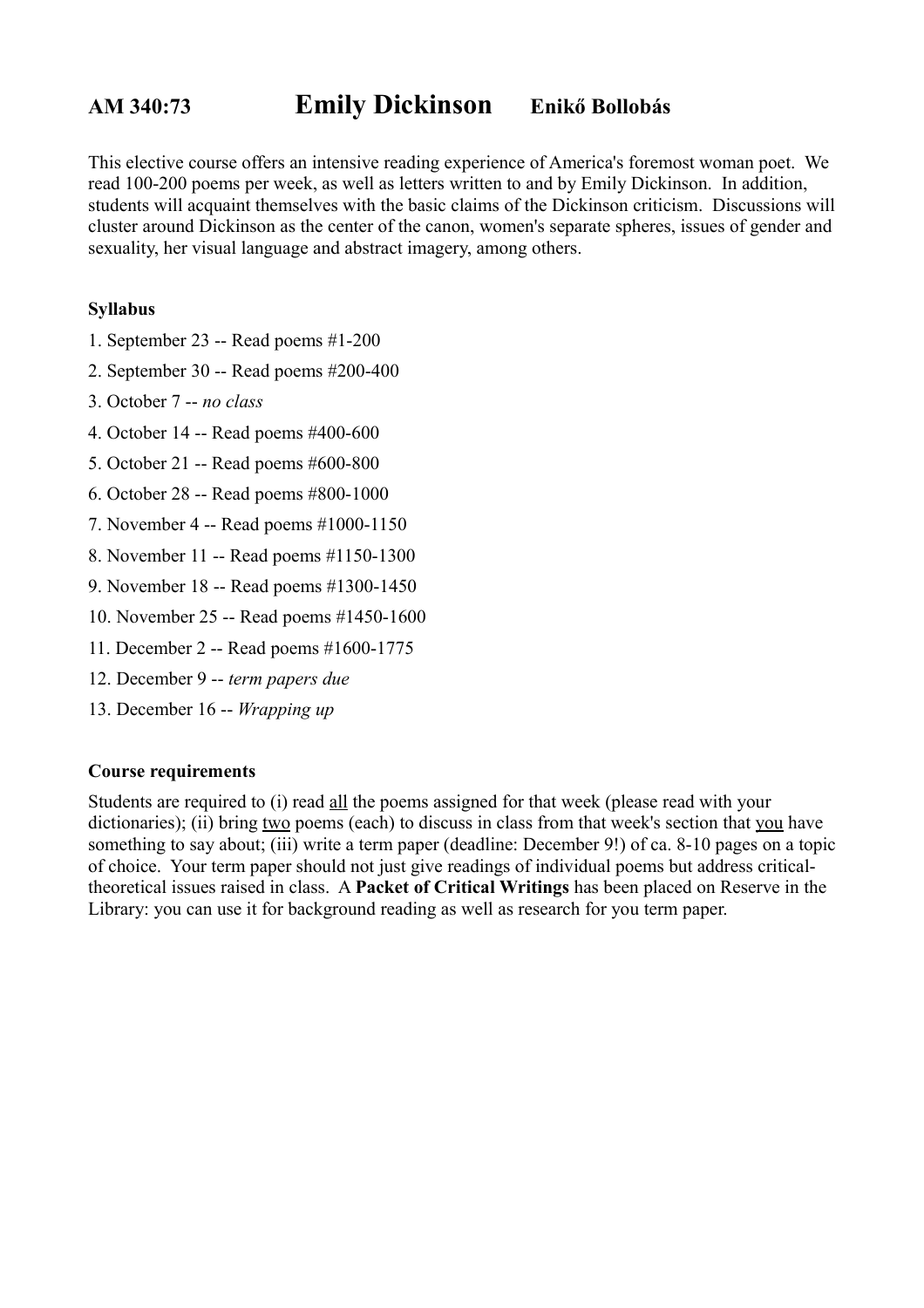$\mathcal{L}_\mathcal{L} = \mathcal{L}_\mathcal{L} = \mathcal{L}_\mathcal{L} = \mathcal{L}_\mathcal{L} = \mathcal{L}_\mathcal{L} = \mathcal{L}_\mathcal{L} = \mathcal{L}_\mathcal{L} = \mathcal{L}_\mathcal{L} = \mathcal{L}_\mathcal{L} = \mathcal{L}_\mathcal{L} = \mathcal{L}_\mathcal{L} = \mathcal{L}_\mathcal{L} = \mathcal{L}_\mathcal{L} = \mathcal{L}_\mathcal{L} = \mathcal{L}_\mathcal{L} = \mathcal{L}_\mathcal{L} = \mathcal{L}_\mathcal{L}$ 

- Suzanne Juhasz, "'A Privilege So Awful': The Poetry of ED," in *Naked and Fiery Forms. Modern American Poetry by Women: A New Tradition* (New York: Harper & Row, 1976, 6-32.
- Adrienne Rich, "Vesuvius at Home: The Power of ED," in *Shakespeare's Sisters. Feminist Essays on Women Poets*, ed. Sandra M. Gilbert and Susan Gubar (Bloomington: Indiana University Press, 1979), 99-121.
- Albert Gelpi, "ED and the Deerslayer: The Dilemma of the Woman Poet in America," in *Shakespeare's Sisters. Feminist Essays on Women Poets*, ed. Sandra M. Gilbert and Susan Gubar (Bloomington: Indiana University Press, 1979), 122-134.
- Terence Diggory, Armored Women, Naked Men: Dickinson, Whitman, and Their Successors," in *Shakespeare's Sisters. Feminist Essays on Women Poets*, ed. Sandra M. Gilbert and Susan Gubar (Bloomington: Indiana University Press, 1979), 135-150.
- Sandra M. Gilbert & Susan Gubar, "A Woman -- White: ED's Yarn of Pearl," in *The Madwoman in the Attic. The Woman Writer and the Nineteenth-Century Literary Imagination* (New Haven & London: Yale University Press, 1979/1984), 581-650.
- Susan Howe, "These Flames and Generosities of the Heart. ED and the Illogic of Sumptuary Values," in *The Birth-mark. Unsettling the Wilderness in American Literary History* (Hanover & London: Wesleyan University Press, 1993), 131-153.
- Harold Bloom, "Blanks, Transports, the Dark," in *The Western Canon* (New York: Riverhead Books, 1994), 272-288.
- Wendy Martin, "ED: 'A Woman--White--to be'" ("The Soul selects her Society," "Your Wayward Scholar," "A Word made Flesh," "Earth is Heaven," "The skill of life," in *An American Triptich. Anne Bradstreet, Emily Dickinson, Adrienne Rich* (Chapel Hill: University of North Carolina Press, 1984), 84-164.
- Sandra M. Gilbert, "The Wayward Nun beneath the Hill: ED and the Mysteries of Womanhood," in *Emily Dickinson. A Collection of Critical Essays*, ed. Judith Farr. New Century Views 12 (Upper Saddle River, New Jersey: Prentice Hall, 1996), 20-39.
- Vivian R. Pollak, "Thirst and Starvation in ED's Poetry," in *Emily Dickinson. A Collection of Critical Essays*, ed. Judith Farr. New Century Views 12 (Upper Saddle River, New Jersey: Prentice Hall, 1996), 62-75.
- Joan Burbick, "ED and the Economics of Desire," in *Emily Dickinson. A Collection of Critical Essays*, ed. Judith Farr. New Century Views 12 (Upper Saddle River, New Jersey: Prentice Hall, 1996), 76-88.